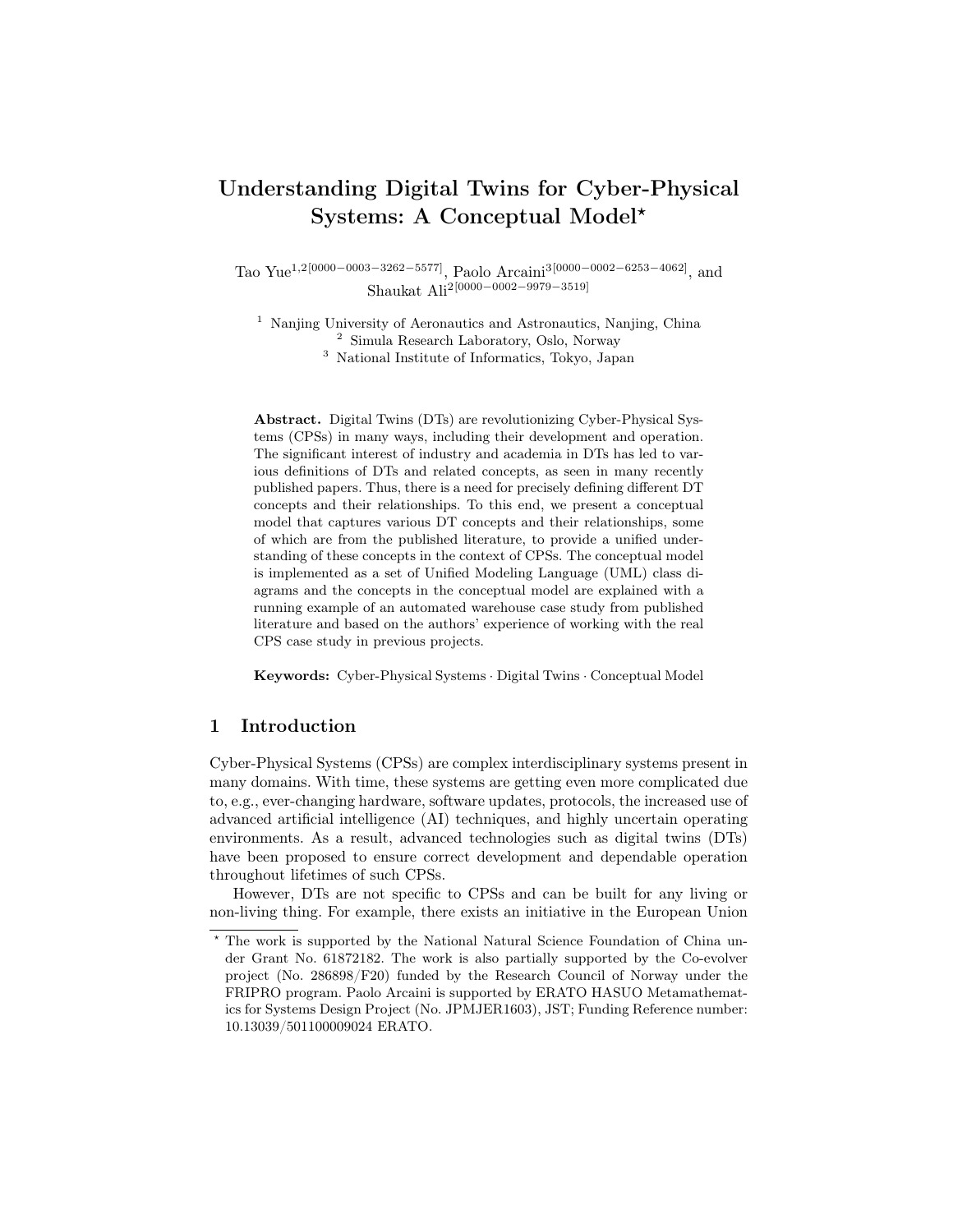about building digital twins for life sciences<sup>[4](#page-1-0)</sup> and even building a digital twin of the Earth (i.e., the Destination Earth (DestinE) initiative)<sup>[5](#page-1-1)</sup>. In the context of this paper, we focus only on DTs for CPSs. DTs for CPSs may share similarities with DTs for other things, but may also differ. For instance, a DT built for an ocean may be reused for various CPSs operating in the ocean such as subsea oil production systems [\[6\]](#page-16-0) and autonomous vessels [\[11\]](#page-16-1).

DTs for CPSs have attracted huge interests in industrial and academic circles, as it can be seen by major companies promoting their digital twin plat-forms (e.g., ANSYS<sup>[6](#page-1-2)</sup>, Siemens<sup>[7](#page-1-3)</sup>), and an increased number of scholarly publications [\[16,](#page-16-2)[21,](#page-17-0)[25\]](#page-17-1). Due to the increasing interest in DTs for CPSs, DTs and their concepts have been emerging with various definitions. Though some recent papers have started to unify the meaning of such concepts (e.g., [\[16,](#page-16-2)[22,](#page-17-2)[25\]](#page-17-1)), due to several similar publications appearing close to each other, they have resulted in another set of definitions of DTs and their concepts. To this end, we present a conceptual model for the purpose of unifying various DT concepts. In addition, in our conceptual model, we made the effort to establish relationships among the concepts and characterize important concepts such as DTs with their functionalities, maturity level, and quality requirements. We developed our conceptual model as a set of UML class diagrams. To explain the concepts, we used a running example of a CPS case study from the logistics domain.

The rest of the paper is organized as follows. Section [2](#page-1-4) presents the description of our running example. Section [3](#page-2-0) introduces core concepts, while Section [4](#page-4-0) describes more detailed concepts of a DT and its CPS. We discuss evolution and uncertainty of DTs and their CPSs in Section [5](#page-9-0) and their life-cycles in Section [6.](#page-12-0) Finally, we present related work in Section [7](#page-13-0) and draw conclusions in Section [8.](#page-15-0)

## <span id="page-1-4"></span>2 Running example

To explain various concepts, we will use the running example of a CPS case study, i.e., Automated Warehouse System (AWS), all throughout the paper to explain the conceptual model. This AWS CPS case study has been used in our previous works for assessing the definition of: a conceptual model for uncertainty in CPSs [\[30\]](#page-17-3), a UML state machine based methodology for modeling uncertainty [\[29\]](#page-17-4), a model-based testing framework for CPS testing under uncertainty [\[28\]](#page-17-5), a CPS product line modeling methodology [\[23\]](#page-17-6), and an approach for monitoring CPSs [\[15\]](#page-16-3).

AWSs can be used for diverse applications, such as in food industry for automatically producing orders for supermarkets. An AWS system typically consists

<span id="page-1-0"></span> $^4$  [https://euroocs.eu/funding-opportunities/eu-fet-proact-eic-07-2020-dig](https://euroocs.eu/funding-opportunities/eu-fet-proact-eic-07-2020-digital-twins-for-the-life-sciences/) [ital-twins-for-the-life-sciences/](https://euroocs.eu/funding-opportunities/eu-fet-proact-eic-07-2020-digital-twins-for-the-life-sciences/)

<span id="page-1-1"></span> $^5$  [https://ec.europa.eu/digital-single-market/en/destination-earth-desti](https://ec.europa.eu/digital-single-market/en/destination-earth-destine/) [ne/](https://ec.europa.eu/digital-single-market/en/destination-earth-destine/)

<span id="page-1-2"></span> $^6$  <https://www.ansys.com/products/systems/digital-twin>

<span id="page-1-3"></span> $^7$  [https://www.plm.automation.siemens.com/global/en/our-story/glossary/di](https://www.plm.automation.siemens.com/global/en/our-story/glossary/digital-twin/24465) [gital-twin/24465](https://www.plm.automation.siemens.com/global/en/our-story/glossary/digital-twin/24465)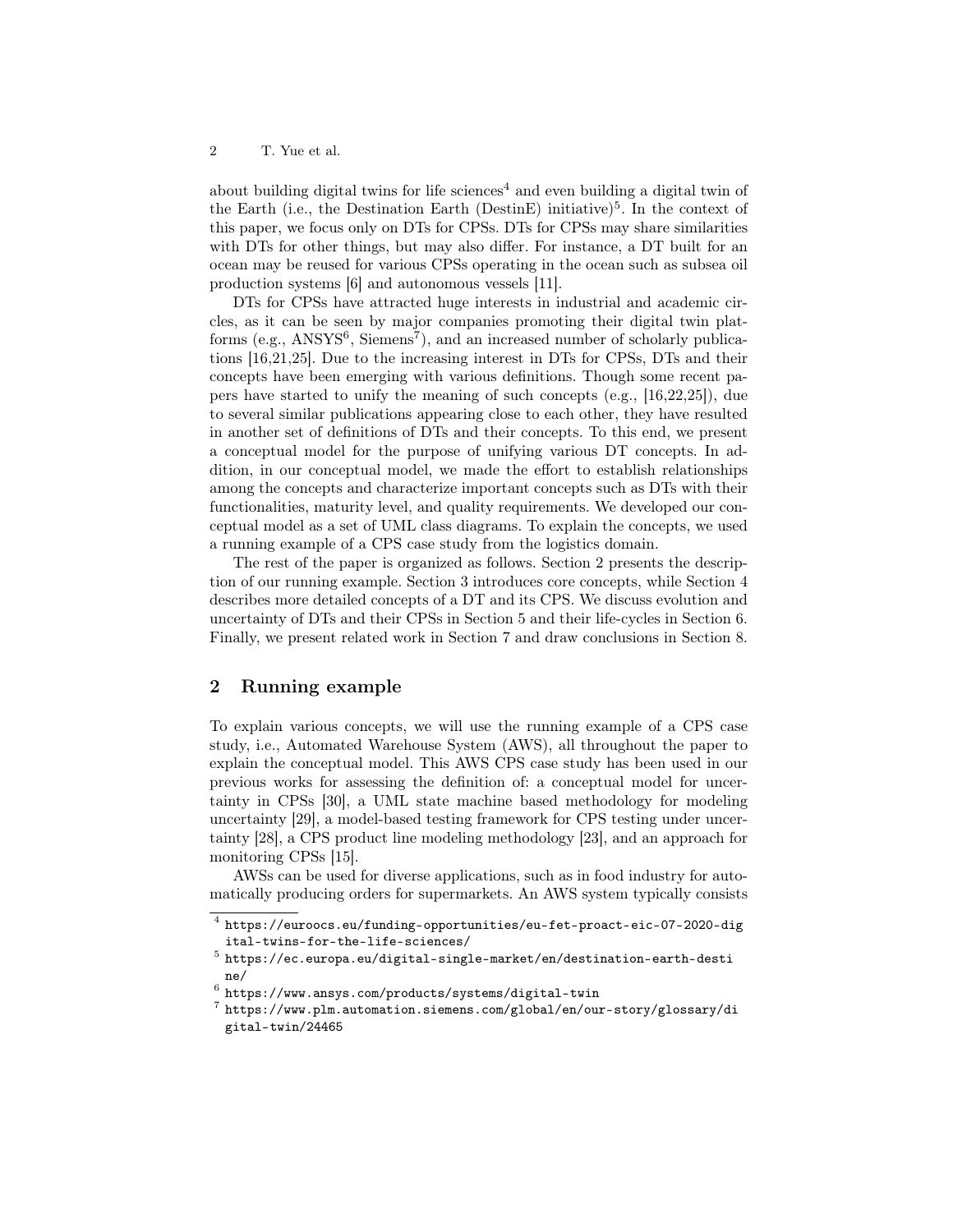

<span id="page-2-1"></span>Fig. 1. Physical Twin, Digital Twin, their Connections and Environments

of many different physical systems such as conveyor belts, sorting systems, and cranes. An AWS usually has an accompanying supervision system, which is often deployed on a cloud. This supervision system performs various operations such as monitoring warehouses, taking actions in case of emergency situations, and performing advanced analyses based on data collected from various warehouses. This can be considered as the initial version of a DT for the AWS. We can imagine that the DT can be extended with additional functionalities to reach a higher level of maturity (see Section [4.2\)](#page-6-0). In this paper, we describe our vision towards this direction, and illustrate it with this running example.

## <span id="page-2-0"></span>3 Overview

In this section, we introduce basic concepts related to DTs. We introduce common concepts that have been used in different papers, as reported in the systematic literature review in [\[16\]](#page-16-2). Note that sometimes different terms have been used in different papers to refer to the same concept. We will report the most common term or, in any case, the one that we think is more representative. Figure [1](#page-2-1) reports the concepts we identified.

A central concept is Physical Twin (also called physical entity), representing the physical artifact for which a DT has been built or is to be built. Examples of physical twins include buildings, vessels, farms, and vehicles. In our context, we particularly focus on CPSs, and we use the example of an AWS in this paper. Various concepts related to the DT of AWS are listed in Table [1.](#page-5-0)

A physical twin (PT) is characterized by a list of physical processes that it performs (see Figure [1\)](#page-2-1). Different processes require different considerations by a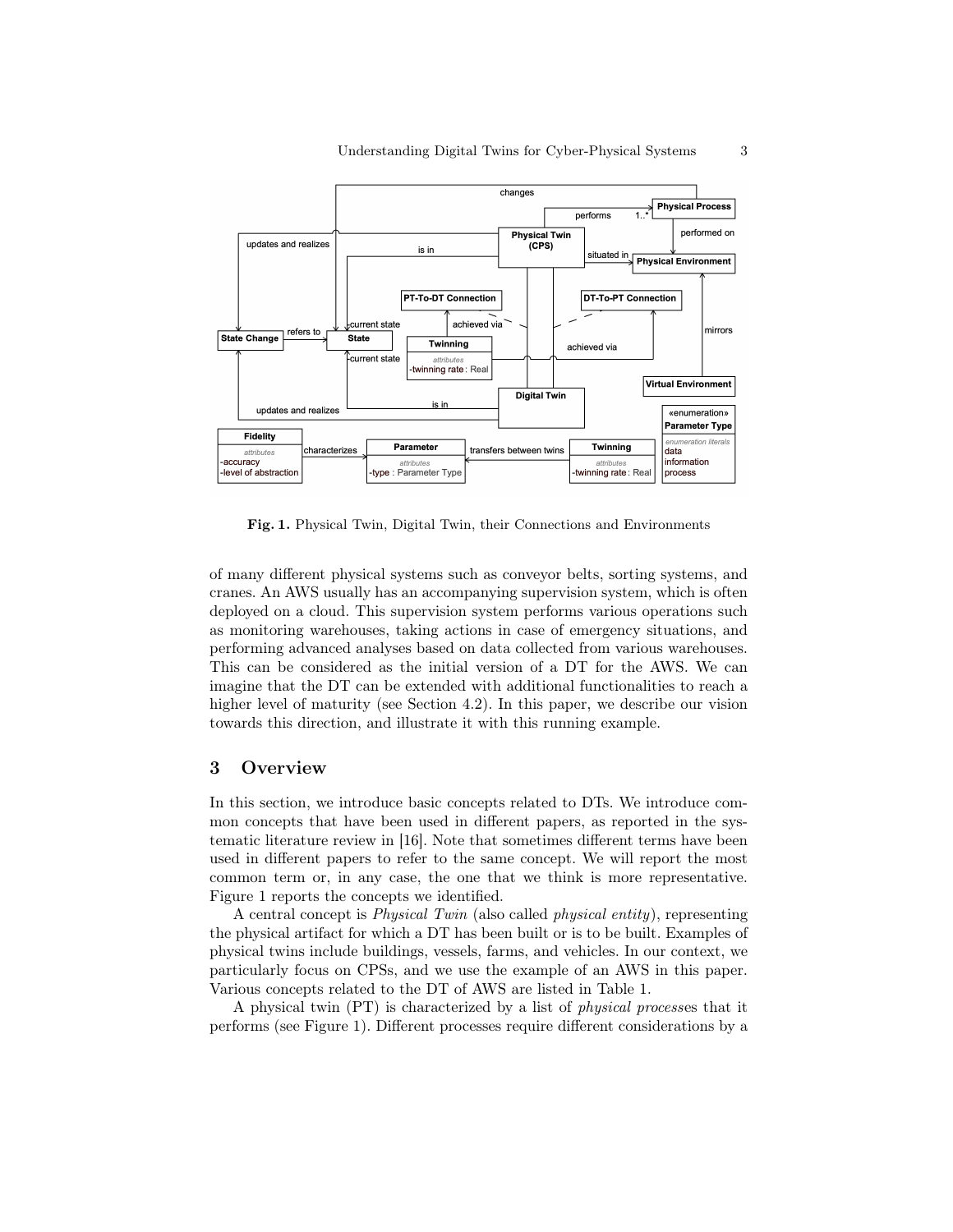DT. Some are critical processes required to be monitored by the DT, while others are non-critical and no attention is needed from the DT. Usually, the execution of a monitored process produces a state change, which should be observed and dealt with accordingly by the DT. A PT exists and lives/operates in a  $PT$  environment that encompasses all the elements that can affect, in some way, its operation. Examples are environmental conditions of the AWS such as temperature and humidity in the warehouse. More detailed discussions about PTs are provided in Section [4.1.](#page-4-1)

Digital Twin (also named virtual twin) is the central concept of the conceptual model we propose in this paper. A DT of a PT represents the digital and live replica of the PT. The DT synchronizes with its PT, and performs different functionalities. More detailed discussions about DT Functionalities are provided in Section [4.2.](#page-6-0)

A DT interacts with a virtual environment (see Figure [1\)](#page-2-1), which is a replica of the physical environment of its counterpart PT. Note that some of the aspects of the physical environment may be unknown, and so the view provided by the virtual environment is, by definition, partial. Please refer to Section [5](#page-9-0) for more detailed discussions on this. Having the virtual environment separated from the DT is convenient, as this could be reused over different DTs (e.g., the virtual environment of the warehouse could be used for the DT of a food production and retail). Moreover, variations of the virtual environment could also be used for prediction activities, to predict what could happen to the PT under possible future (probably uncertain) environmental conditions.

Both the PT and the DT are characterized, at any given time point, by their State (see Figure [1\)](#page-2-1). The twins operate by changing their states. The concept of state change is particular relevant in this context, as the modification of the current state of the PT could be used to trigger analyses implemented in the DT.

An important concept for the operation of the DT is the connection between the twins. This is actually achieved through two different types of connections: PT-To-DT-connection and DT-To-PT-connection (see Figure [1\)](#page-2-1). PT-To-DTconnection allows the DT to update its view of the state of the PT (e.g., the positioning of stock and number of shelving units), i.e., transmitting such information through the connection from the PT to the DT. In the opposite direction, the DT-To-PT-connection allows the DT to trigger the evolution of the operating PT for, e.g., applying some mitigation actions. For instance, the DT of an AWS might send a request to reboot one or more programmable logic controller (PLCs) of an AWS system. Another example could be that the DT of a smart building [\[10\]](#page-16-4) could request its Heating, Ventilation, and Air Conditioning (HVAC) system to turn down the temperature of some empty rooms, as a shortage of electricity has been forecasted by a prediction model of the DT. The connection can be established with the same connection means used in the PT-To-DT-Connection. Additionally, the DT-To-PT-connection requires that the PT provides actuators to apply changes decided by the DT. Note that the DT-To-PT-Connection could also be performed by a human operator who,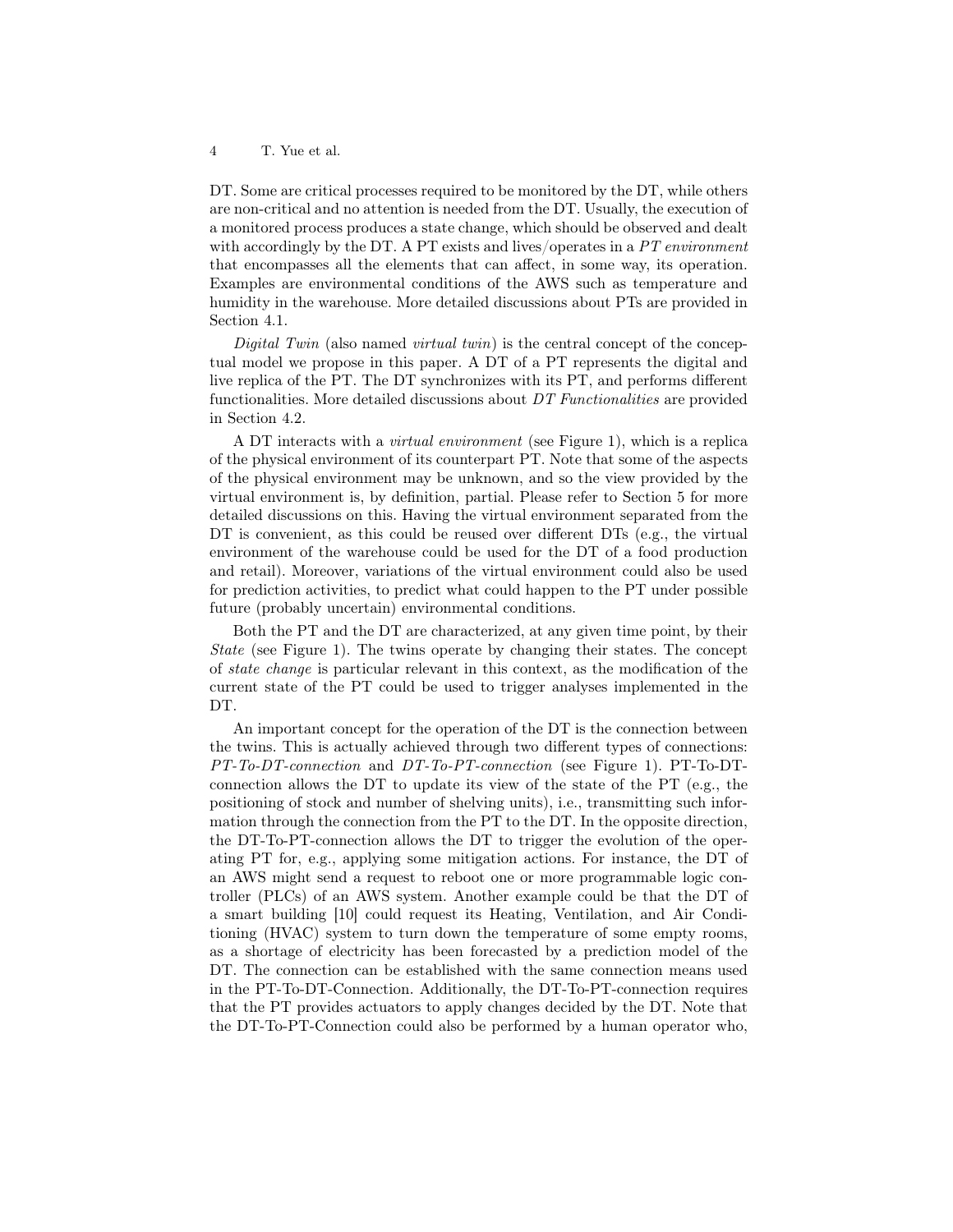on the basis of the outcomes of the analyses performed by the DT, manually modifies the PT. This is necessary when no digital connection can be established, and/or the PT does not provide a way to be digitally controlled. For instance, an operator of the DT of an AWS system might directly talk to an onsite AWS operator to inspect a malfunctioning PLC in the warehouse. Alternatively, when the DT observes an anomaly of a PLC, the DT sends a signal directly to the computer that a specific AWS operator is interacting with and requests for manual inspection of the PLC.

The overall process of synchronization (in both directions) between the PT and the DT is referred to as Twinning (see Figure [1\)](#page-2-1). The twinning is characterized by the twinning rate, i.e., how often the synchronization takes place. In case of (almost) real-time synchronization, the twins are always aligned. However, if the twinning rate is non-negligible, there could be moments in which, for example, the DT has an outdated view of the PT.

The type of information that is exchanged between the twins can be described in terms of parameter s, each characterized by a parameter type (see Figure [1\)](#page-2-1). The number and the accuracy of these parameters define the fidelity of the virtual representation. Indeed, despite the name twin, the DT is by definition an abstraction of the PT. Increasing the number and accuracy of the parameters allows to lower down the abstraction and, therefore, increase the fidelity of the representation.

The running case study illustrating this part of the conceptual model is shown in Table [1.](#page-5-0)

## <span id="page-4-0"></span>4 Physical twin and digital twin

In this section, we present the conceptual models for characterizing PTs and DTs.

#### <span id="page-4-1"></span>4.1 Physical twin

PTs, i.e., CPSs in our context, appear in many diverse domains, such as communication, energy, healthcare, robotics, and transportation, as shown in enumeration CPS Application Domain in Figure [2.](#page-6-1) This classification was borrowed from the concept map of CPSs developed by Lee et al. [\[2\]](#page-15-1). Also, based on the concept map, we characterize a CPS with a list of properties such as being networked and/or distributed, being adaptive (responding to its changing *Physical* Environment and requests from its DT) and predictive (predicting changes in its Physical Environment), being intelligent in terms of self-learning, understanding and perception, and/or being real-time. Additionally, there are two other properties that are interleaved with these properties: uncertainty and evolution, which will be discussed separately in Section [5.](#page-9-0)

We would also like to acknowledge that there exist many conceptual models for characterizing CPSs in the literature. In this paper, we tried to characterize CPSs at the minimum level as readers can refer to many available descriptions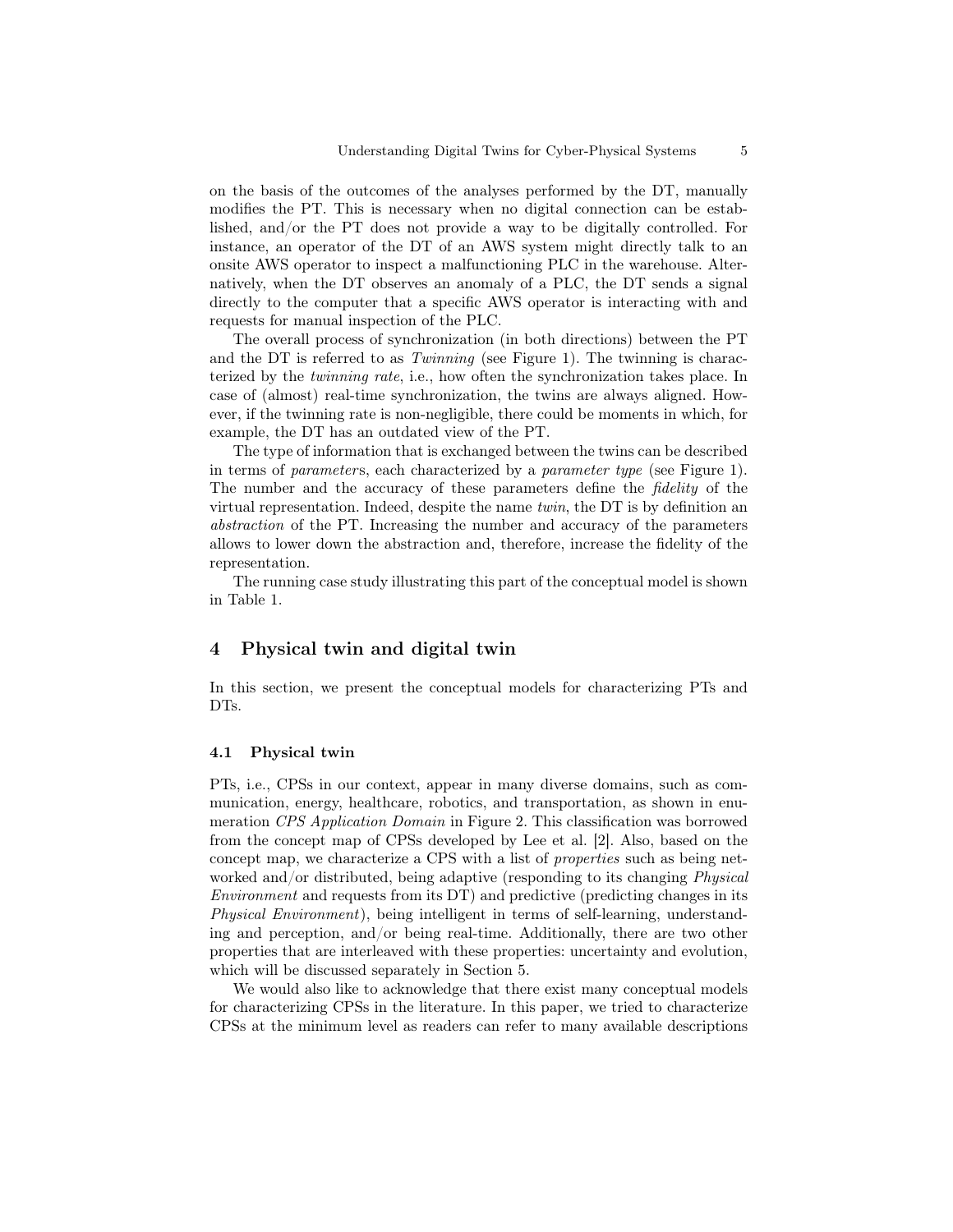<span id="page-5-0"></span>Table 1. Running Example for Conceptual Model – Overview

| Concept(s)                                         | Explanation                                                                                                                                                                                                                              |
|----------------------------------------------------|------------------------------------------------------------------------------------------------------------------------------------------------------------------------------------------------------------------------------------------|
| Physical Twin                                      | An AWS and its constituent systems such as sorters, cranes, and<br>conveyor belts.                                                                                                                                                       |
| <b>Physical Process</b>                            | A process to automatically create an order requested by a super-<br>market, including various quantities of various items such as breads<br>and soda.                                                                                    |
| Physical Environ-<br>ment                          | Everything included in the operating environment of an AWS (in-<br>cluding humans), characterized with factors such as the warehouse<br>temperature.                                                                                     |
| ronment                                            | A digital replica of an AWS and its operating environment. Such a<br>DT and DT Envi-replica may consist of several simulators integrated with each other<br>with the FMI standard [1] simulating the physical environment of<br>the AWS. |
| DT Functionality                                   | Examples include monitoring an AWS, raising alarms in case of<br>emergencies, and predicting the time for the next warehouse main-<br>tenance.                                                                                           |
| $DT-To-PT$<br>$Connection/PT-$<br>to-DT Connection | Communication interfaces defined for transferring information from<br>sensors of the AWS to its DT. The DT feeds back insights to the<br>PT via actuators to intervene with the physical processes of the<br>AWS.                        |
| Twinning                                           | The DT is synchronized with its AWS every half an hour, for in-<br>stance.                                                                                                                                                               |
| State                                              | The current values of all the state variables of an AWS, its con-<br>stituent systems, and environment.                                                                                                                                  |
| State Change                                       | The change in the current values of all the state variables of an<br>AWS.                                                                                                                                                                |
| Parameter                                          | Examples include values of the state variables of the sorter system<br>in an AWS being transferred from the AWS and its DT.                                                                                                              |

<span id="page-5-1"></span>Table 2. Running Example for Conceptual Model – Physical Twin

| Concept(s)   | Explanation                                                             |
|--------------|-------------------------------------------------------------------------|
|              | CPS Application Domain The AWS CPS belongs to the manufacturing domain. |
| CPS Property | The AWS CPS is a networked, adaptive, and real-time<br>system.          |

of CPSs at the conceptual level such as the concept map presented by Lee et al. [\[2\]](#page-15-1) and the survey presented in [\[14\]](#page-16-5).

The running case study illustrating this part of the conceptual model is shown in Table [2.](#page-5-1)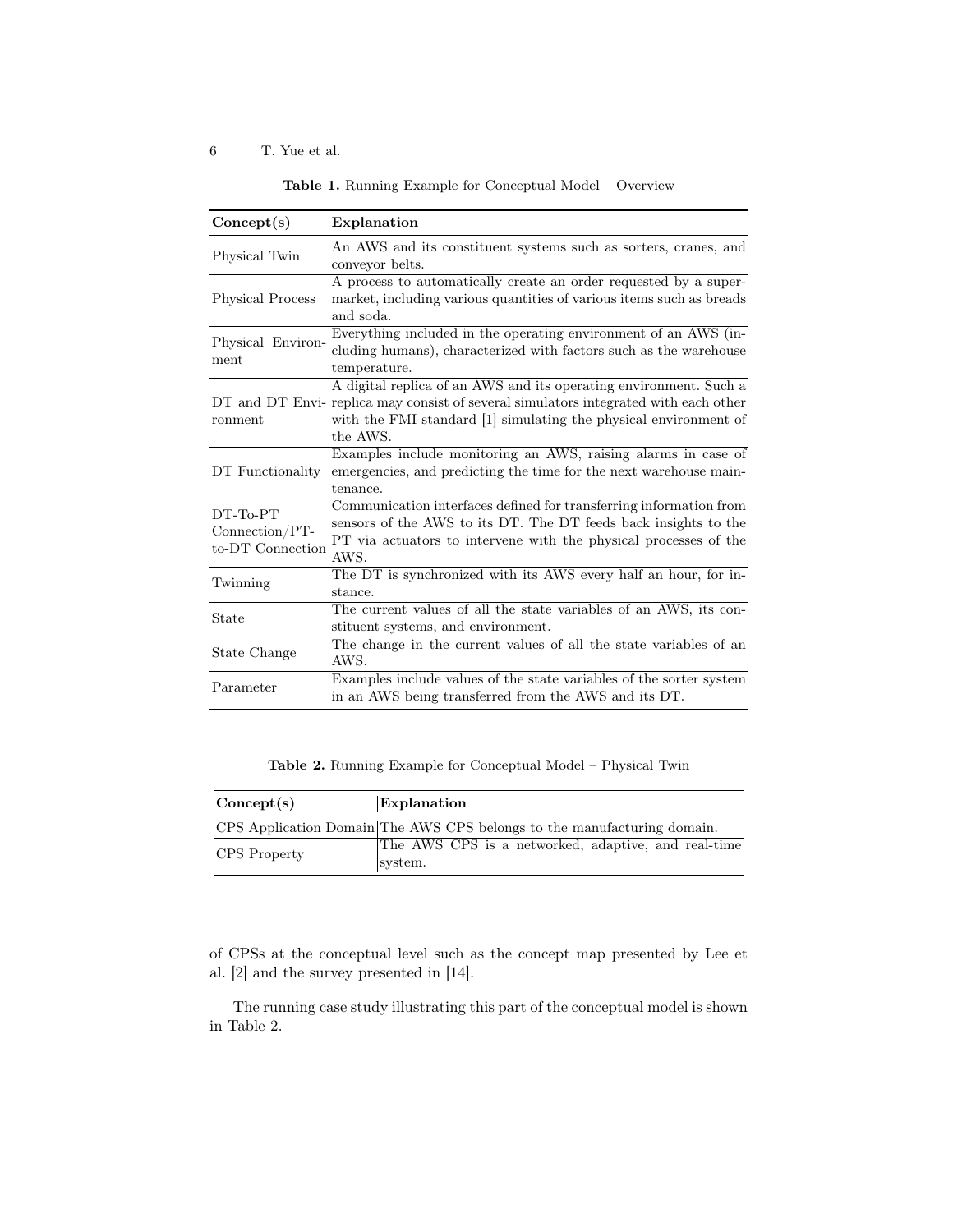

<span id="page-6-1"></span>Fig. 2. Characterizing Cyber-Physical Systems (CPSs)

#### <span id="page-6-0"></span>4.2 Digital twin

We first like to acknowledge that, in this section, we make the effort to characterize DTs from several aspects that we think are important. Therefore, it is, by no means, comprehensive. This part of the conceptual model is presented in Figure [3.](#page-7-0)

As shown in Figure [3,](#page-7-0) a *Digital Twin* can be operated by human operators, developed with specific DT platforms (e.g., GE Digital Twin<sup>[8](#page-6-2)</sup>), supported by a diverse set of technologies such as machine learning and artificial intelligence (ML/AI), modeling and simulation techniques belonging to different paradigms (e.g., numerical modeling, software and system modeling, co-simulation supported with Simulink and SysML), as shown in the enumeration Technology Type of Figure [3.](#page-7-0)

A DT is situated in its DT Environment (as discussed in Section [3\)](#page-2-0), which naturally requires a *Data Management Infrastructure*, as the DT needs to obtain data from the PT at real time, analyze the data received at real time and also historical data collected in the past, manage the data in terms of storing, sharing, authorizing the access of data, and so on.

The essential component of a DT is its  $DT$  Model, which aims to virtually represent a diverse set of aspects of its counterpart, i.e., the PT. As suggested by Solomon W. Golomb in [\[12\]](#page-16-6) decades ago: 'Don't limit yourself to a single model, more than one may be useful for understanding different aspects of the same phenomenon'. Considering that engineering a CPS is inherently multidisciplinary, a DT model, therefore, needs to be developed with modeling languages (e.g., SysML, Simulink, Modelica), methodologies and tools belonging

<span id="page-6-2"></span> $^8$ <https://www.ge.com/digital/applications/digital-twin>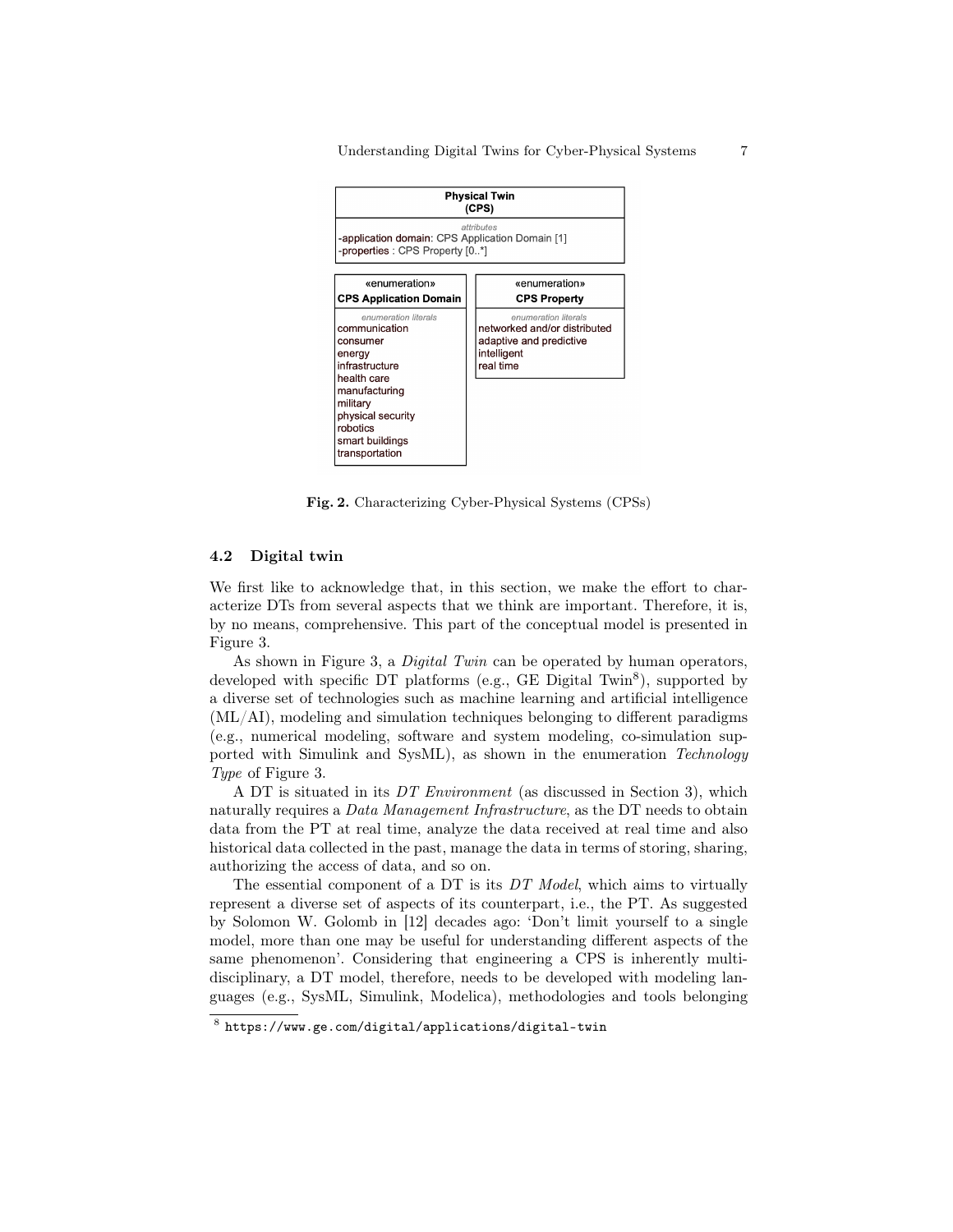

<span id="page-7-0"></span>Fig. 3. Characterizing Digital Twins

to different modeling paradigms, some of which are shown in the enumeration Modeling Paradigm Type of Figure [3.](#page-7-0)

Fidelity is often used to characterize the degree to which a DT model imitates the PT. High fidelity models are often required to infer properties of real systems in the context of scientific modeling and simulations from the perspective of physics, for instance [\[18\]](#page-17-7). However, when a model already clearly serves its purpose in an engineering context, it is often unrealistic and even meaningless to pursue a higher fidelity, which often requires significant amount of effort and might result in low efficient models. Therefore, selecting suitable modeling paradigms and capturing different modeling aspects at suitable levels of abstractions will lead to multi-fidelity DT models, as also discussed in [\[5\]](#page-16-7).

A DT is intended for achieving one or more specific functionalities such as real-time monitoring and control, predictive maintenance, scenario and risk assessment (e.g., unknown or uncertain scenarios, what-if analyses), efficient and informed decision making, and data/information visualization, as shown in the enumeration  $DT\ Functionality\ Type\ in\ Figure\ 3.$  $DT\ Functionality\ Type\ in\ Figure\ 3.$  Achieving these functionalities requires the support of various technologies (shown in enumeration Technology Type) and the achieved functionalities determine the maturity level of a DT. We borrow the different DT maturity levels defined in [\[26\]](#page-17-8) and present them as enumeration DT Maturity Level in Figure [3.](#page-7-0) The first two levels offer supervision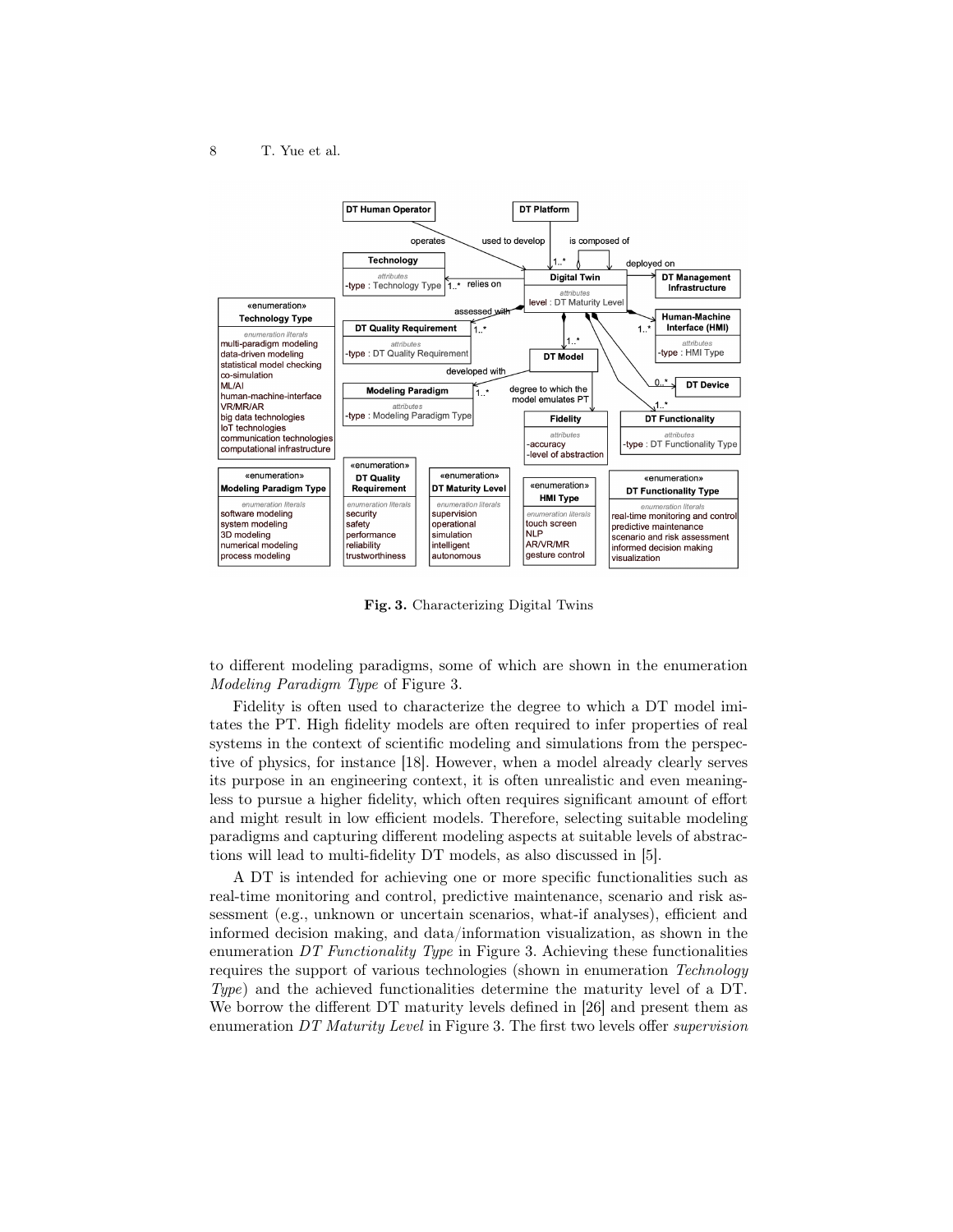via monitoring and manual control of the operation of the PT, respectively. At the third level, the DT can simulate the PT's behavior to provide a stronger decision support for the design and operation of the PT. Such decision support is further enhanced by benefiting from machine learning (ML) and advanced artificial intelligence (AI) techniques to automate decision support with minimal human intervention, to achieve the *intelligent* and *autonomous* maturity levels.

Same as for other software systems, a developed DT should be verified against a list of quality requirements such as security, safety, performance, reliability, and trustworthiness, as shown in the enumeration DT Quality Requirement in Figure [3.](#page-7-0) For example, as shown in Figure [1,](#page-2-1) a DT is bidirectionally connected with its corresponding PT to support Twinning, i.e., transferring data of parameters between twins at runtime through the established connections. Therefore, in certain application contexts (e.g., healthcare), a particular care should be taken to ensure no leaking of sensitive information (e.g., patient personal medical profiles).

A DT may be composed of a set of other DTs of the same or different types (DT Aggregation in Figure [3\)](#page-7-0). This is because a complex CPS might be composed of different components, which are developed or operated with their own DTs. For example, an AWS might have a set of aggregated DTs corresponding to various subsystems (e.g., automated material handling systems, warehouse management and execution systems) for dealing with different physical processes. A better example is presented in [\[9\]](#page-16-8), where two connected digital twins are suggested for the trauma management: managing the physical process of the pre-hospital phase with one DT, and the physical process of managing the trauma inside the hospital with another DT, as reported in [\[9\]](#page-16-8).

A DT often needs a Human-Machine Interface (HMI), which can be of various types and developed with different technologies such as Augmented Reality (AR)/Virtual Reality (VR), Natural Language Processing (NLP) enabled communication between humans and machine via voice, hand gesture-based control, or simply a control panel with or without a touch screen, as represented in enu-meration HMI Type in Figure [3.](#page-7-0) HMI is important for DTs because being fully autonomous (without human intervention, having the DT Maturity Level being the highest, i.e., autonomous) is not realistic in a lot of application contexts; therefore, operating DTs will be highly dependent on human interactions and, consequently, their designs need to take care of the human-in-the-loop aspect by selecting and applying appropriate HMI techniques. Dependent on the design of HMI, additional devices might need to be introduced to DTs, represented as concept DT Device in Figure [3.](#page-7-0) A relevant work is presented in [\[13\]](#page-16-9), where the authors proposed to enhance the capability of DTs with VR in the context of manufacturing Cyber-Physical Production System.

The running case study illustrating this part of the conceptual model is shown in Table [3.](#page-9-1)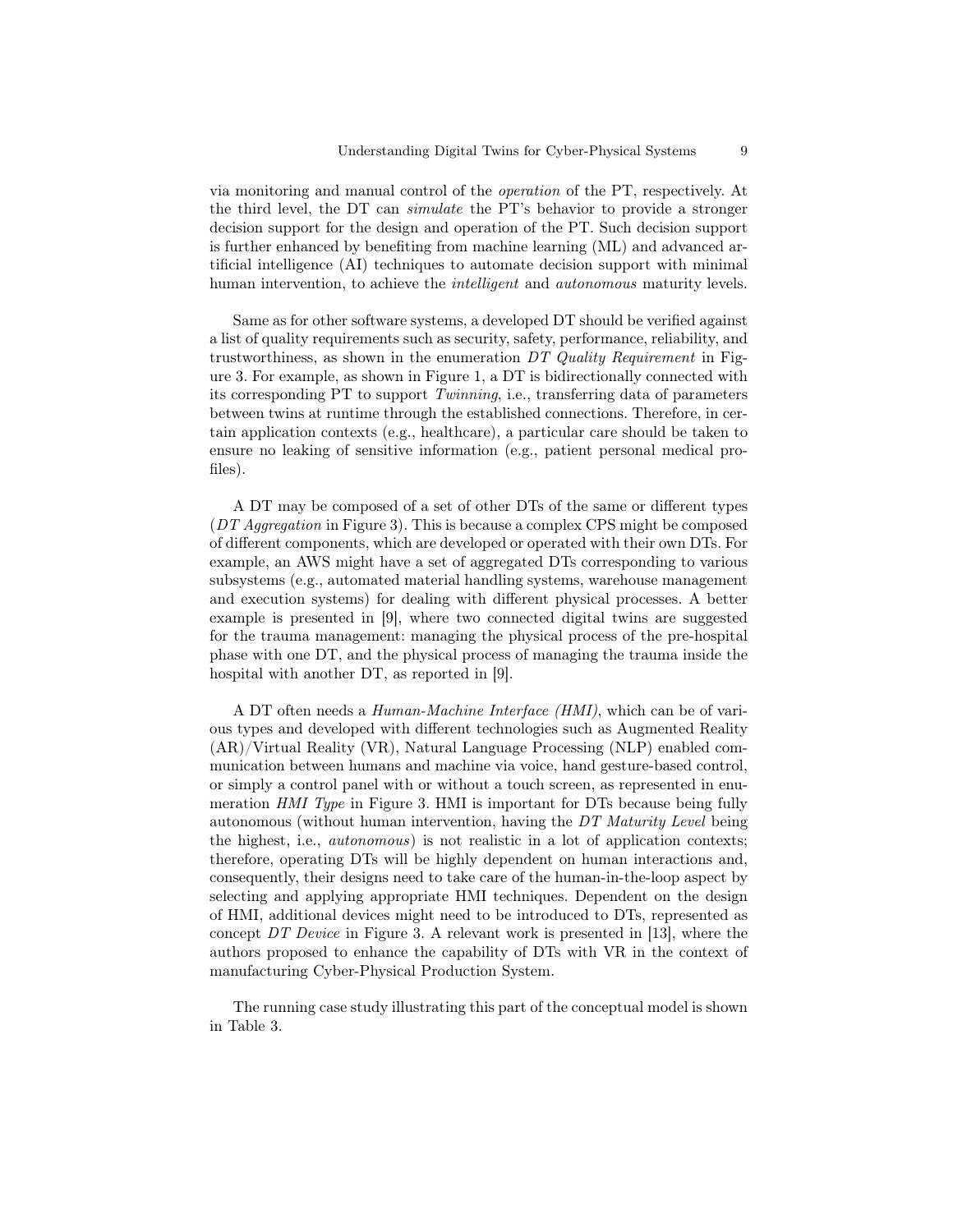<span id="page-9-1"></span>Table 3. Running Example for Conceptual Model – Digital Twin

| Concept(s)                          | Explanation                                                                                                                                                                                                                                                                                                                                                                                                                                                                                                                                                                                                      |
|-------------------------------------|------------------------------------------------------------------------------------------------------------------------------------------------------------------------------------------------------------------------------------------------------------------------------------------------------------------------------------------------------------------------------------------------------------------------------------------------------------------------------------------------------------------------------------------------------------------------------------------------------------------|
| Human-Machine                       | The HMI of the DT of an AWS can come in different shapes, for                                                                                                                                                                                                                                                                                                                                                                                                                                                                                                                                                    |
| Interface                           | instance, designed to have a touch screen.                                                                                                                                                                                                                                                                                                                                                                                                                                                                                                                                                                       |
| Data Management                     | The DT can use various data management infrastructures which                                                                                                                                                                                                                                                                                                                                                                                                                                                                                                                                                     |
| Infrastructure                      | can be cloud-based solutions or in-house data centers.                                                                                                                                                                                                                                                                                                                                                                                                                                                                                                                                                           |
| DT Aggregation                      | It is realistic to develop a DT that is an aggregation of a set of<br>DTs, which corresponds to various subsystems of an AWS such<br>as automated material handling systems and warehouse manage-<br>ment and execution systems.                                                                                                                                                                                                                                                                                                                                                                                 |
| DT Platform                         | Existing platforms for developing DTs can be used.                                                                                                                                                                                                                                                                                                                                                                                                                                                                                                                                                               |
| DT Human Oper-<br>ator              | DT operators monitor the operation of the AWS through the<br>provided HMI, identify potential improvements to the AWS op-<br>eration, and intervene with its operation when needed, with the<br>help of data analytic of the DT.                                                                                                                                                                                                                                                                                                                                                                                 |
| Technology                          | Different sensors attached to monitor the surface of conveyor belts<br>in an AWS. Such sensors help to determine when to clean the<br>surface of the conveyor belts.                                                                                                                                                                                                                                                                                                                                                                                                                                             |
| DT Quality                          | Re-The DT and the AWS are connected through internet; therefore,                                                                                                                                                                                                                                                                                                                                                                                                                                                                                                                                                 |
| quirement                           | any unauthorized access to the DT should be prevented.                                                                                                                                                                                                                                                                                                                                                                                                                                                                                                                                                           |
| DT<br>Maturity<br>Level             | The DT of the AWS provides supervision facility and allows run-<br>ning simulations to assess the performance of the operational<br>AWS.                                                                                                                                                                                                                                                                                                                                                                                                                                                                         |
| DT<br>Model<br>Modeling<br>Paradigm | The DT of an AWS can consist of various hardware models of<br>and various systems (e.g., sorters), in Simulink for instance. In addi-<br>tion, the environment of the DT of the AWS can be modeled with<br>numerical models. Moreover, the warehouse management process<br>can be modeled with Petri Nets.                                                                                                                                                                                                                                                                                                       |
| Fidelity                            | Depending on what functionalities a DT implements, the DT<br>model might have different fidelity levels. For instance, 3D model<br>of high fidelity is often used to allow users to visualize certain<br>pallets in the warehouse and help operators to have an overview<br>of the warehouse such that the operators might identify opportu-<br>nities to improve stock placement and picking processes. Such a<br>high fidelity model is however inappropriate for visualizing goods<br>quantities, and data visualization techniques such as customizable<br>charts and tables might better serve the purpose. |

## <span id="page-9-0"></span>5 Evolution and uncertainty

As previously discussed, we consider evolution and uncertainty as two important aspects to be considered when developing, operating and maintaining DTs and CPSs. Therefore, in this section, we provide our vision and call for contributions on these two aspects.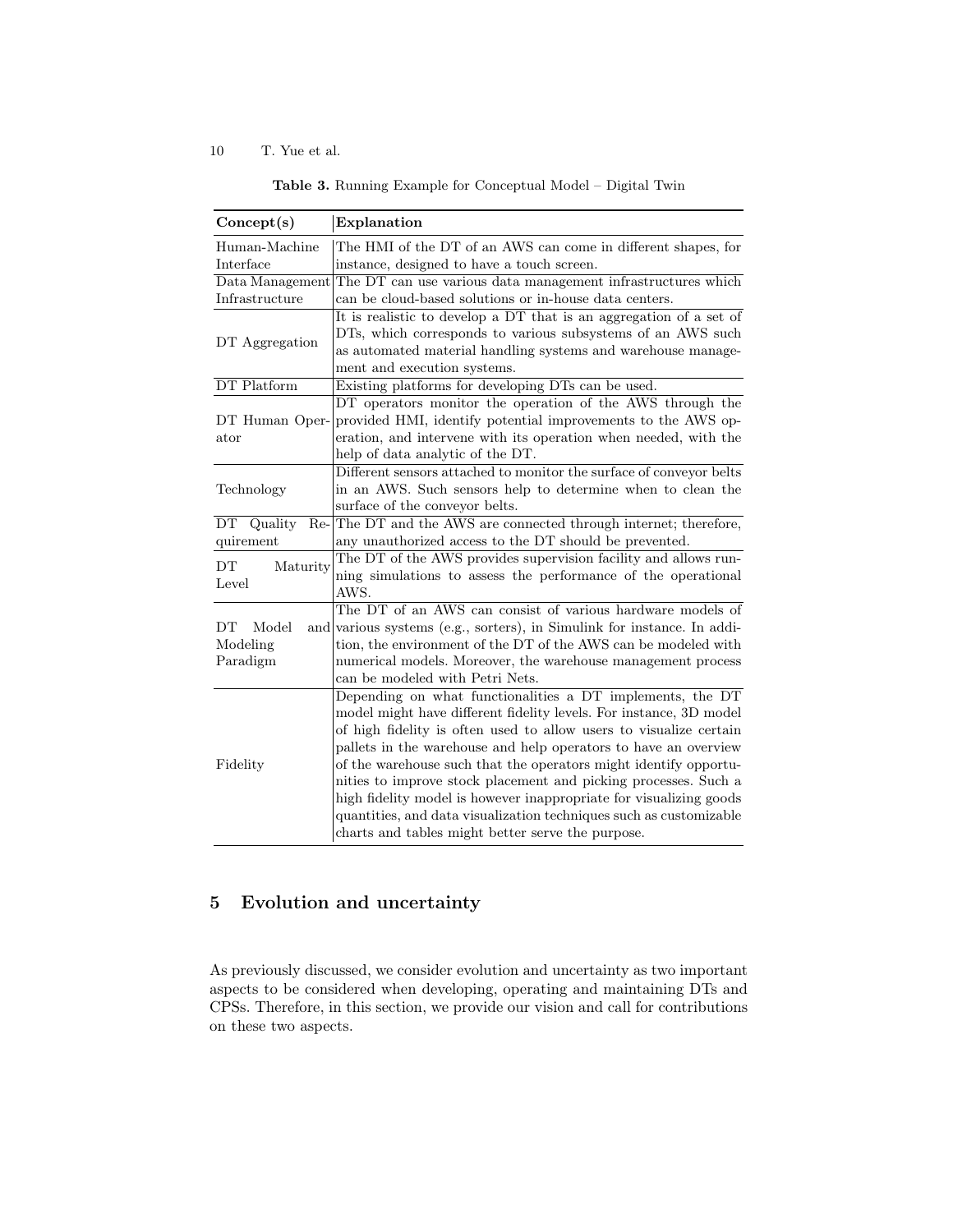

<span id="page-10-0"></span>Fig. 4. PT and DT Evolution

#### 5.1 Evolution

An intelligent PT naturally evolves during its operation by constantly interacting with its physical environment (probably partially known at a given time point), humans and its DT, which we call PT Evolution (Figure [4\)](#page-10-0). Consequently, a DT also naturally evolves when it interacts with the virtual environment (probably presenting a partial view of the physical environment as this is partially known at a given time point), and continuously receives data from its PT, i.e., DT Evolution. As shown in Figure [4,](#page-10-0) PT Evolution triggers DT Evolution, and vice versa.

Specifically, DT Evolution is often triggered in the following situations:

- The PT evolves as a result of a software update or replacement of a hardware component, etc., which consequently triggers the evolution of the DT;
- The DT needs to be evolved to accommodate a new  $DT$  Functionality;
- The DT needs to be evolved to refine the  $DT$  Model when more data from the PT becomes available and more information becomes available during its interactions with the virtual environment and human operators via HMI;
- An adaptive and autonomous DT self-evolves when its operating environment changes, through its implemented self-configuration mechanism for instance.

PT Evolution is often triggered in three situations:

- The upgrade or replacement of its own software and hardware components;
- Configurations from human operators or the DT received during its operation and maintenance;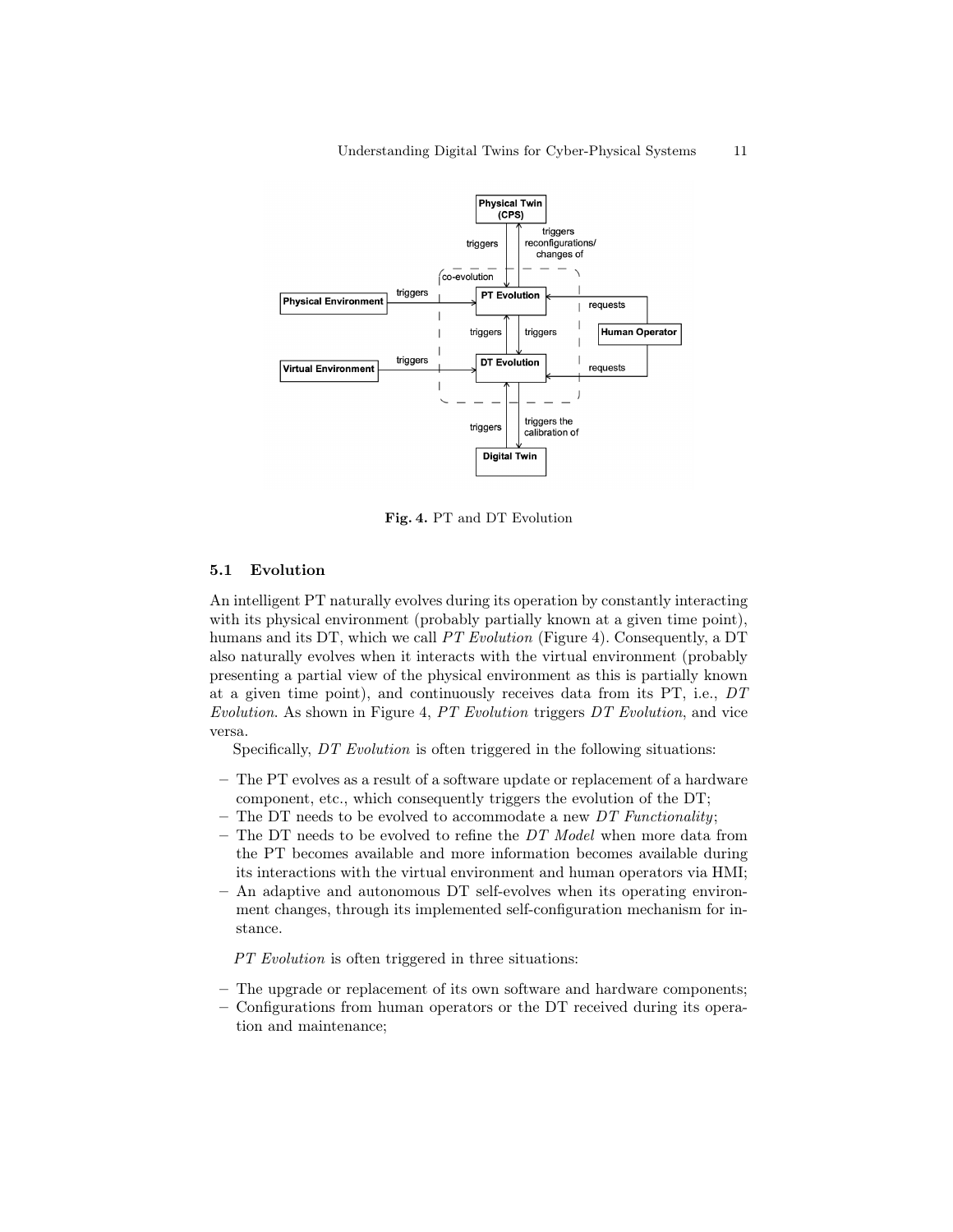

<span id="page-11-0"></span>Fig. 5. Characterizing Uncertainty

– Self-adaptation or self-configuration implemented in an adaptive and/or autonomous physical twin.

Therefore, this situation is an instance of *co-evolution* of two intelligent systems. Particular designs of the twins themselves and the twinning between them are needed to cost-effectively accommodate such co-evolution, which, to the best of our knowledge, has not received sufficient attention probably because applying DTs to empower CPSs is still at its early stage.

#### 5.2 Uncertainty

In the last decade, uncertainty, especially external uncertainty in the open and operational environment in CPSs (e.g., [\[29\]](#page-17-4), [\[3\]](#page-16-10)) and self-adaptive systems (e.g., [\[19\]](#page-17-9), [\[20\]](#page-17-10)), has attracted a lot of attention because uncertainty is an unavoidable feature of such systems. Properly dealing with uncertainty in DTs and CPSs is especially critical, considering the increasing complexity in terms of the scales of the digital and physical twins, network communications within and between the twins, and/or deployed ML/AI algorithms in both of the twins, and their ever-changing and open operating environment. Therefore, as presented in enumeration Place of Uncertainty in Figure [5,](#page-11-0) different places of the digital and physical twins, the twinning between them, their respective environments, interactions with humans, and even data/information transferred collected by the twins and transferred across the twins, all possibly contain uncertain information. Therefore, uncertainty is yet another dimension that significantly increases the complexity of engineering both DTs and CPSs.

There exist related works on specifying, modeling and measuring/quantifying uncertainty in the context of CPSs. For example, Zhang et al. [\[30\]](#page-17-3) proposed a conceptual model (named U-Model) to understand and characterize uncertainty and its associated concepts from the angle of software engineering and especially model-based engineering. Later on, Zhang et al. also instantiated U-Model for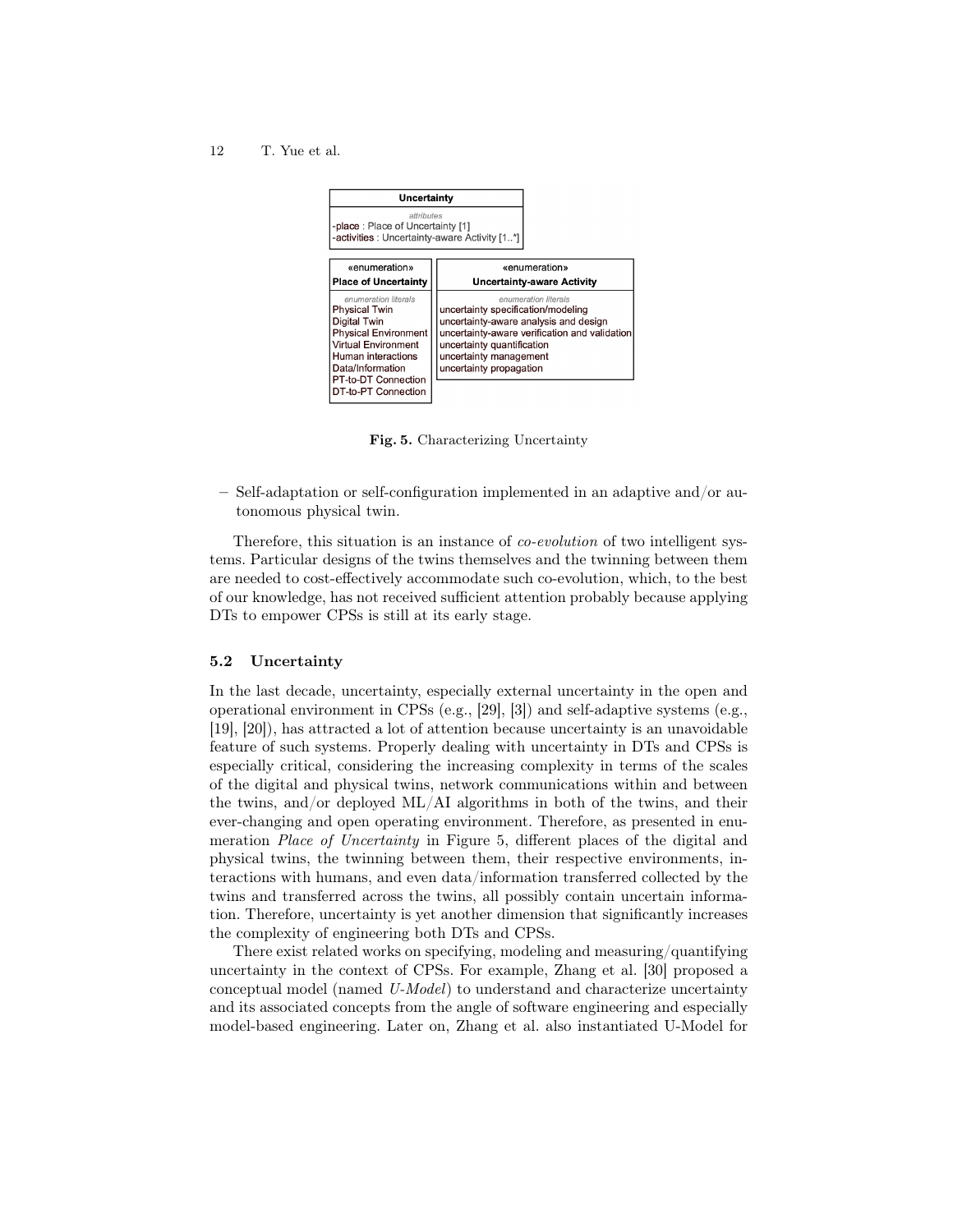| Concept(s)          | Explanation                                                                                                                                                                                                                                                                                                                                                                                                                    |
|---------------------|--------------------------------------------------------------------------------------------------------------------------------------------------------------------------------------------------------------------------------------------------------------------------------------------------------------------------------------------------------------------------------------------------------------------------------|
| <b>PT</b> Evolution | The introduction of a new sorter hardware to the AWS.                                                                                                                                                                                                                                                                                                                                                                          |
| DT Evolution        | New and high quality sensors are added to monitor the surface of                                                                                                                                                                                                                                                                                                                                                               |
|                     | the sorter systems.                                                                                                                                                                                                                                                                                                                                                                                                            |
| Uncertainty         | The AWS system sometimes stops without any obvious reason,<br>which requires manual restart of the AWS. This is an example of<br>uncertainty in the PT. The network connection between the DT<br>and PT might get lost occasionally, which should be considered as<br>a kind of uncertainty in the connections between the DT and the<br>PT. There might be uncertainty in DT-recommended warehouse<br>maintenance strategies. |

<span id="page-12-1"></span>Table 4. Running Example for Conceptual Model – Evolution & Uncertainty

specifying system requirements as use case models [\[31\]](#page-17-11) and for modeling uncertainty by extending standard UML state machine notations [\[29\]](#page-17-4). Along the same line, in the context of dynamically adaptive systems, Betty et al. [\[8\]](#page-16-11) proposed RELAX [\[8\]](#page-16-11) to support uncertainty specification and analysis. Later on, FLAGS [\[4\]](#page-16-12) was proposed for enabling the specification of adaptive goals. To support decision making under uncertainty, various methodologies have been proposed for testing CPSs under uncertainty [\[28,](#page-17-5)[7\]](#page-16-13), etc.

Though these related works have built the foundation for developing uncertaintyaware solutions in the context of engineering DTs for CPSs, it lacks systematic solutions going from uncertainty specification, modeling and analysis, design and development of solutions to support decision making under uncertainty, all the way down to uncertainty-wise verification and validation, as shown in enumeration Uncertainty-aware Activity in Figure [5.](#page-11-0) Especially during its operation, the DT constantly receives data from its corresponding PT, which can be used to discover (previously) unknown information from these received data and, consequently, make more informed decisions. It is expected that specific DT functionalities are hence needed to elegantly deal with uncertainties that may exist or occur in different places (enumeration Place of Uncertainty in Figure [5\)](#page-11-0).

An instantiation of the running case study for these conceptual models is shown in Table [4.](#page-12-1)

#### <span id="page-12-0"></span>6 Life-cycle

A DT co-exists with its counterpart and it is expected to support the full lifecycle of its PT. As a complex system itself, a DT has its own development life-cycle. As shown in Figure [6,](#page-13-1) inspired by the concept model developed by Lee et al. [\[2\]](#page-15-1), we consider that both the life-cycles of a DT and its PT are composed of a list of essential activities, captured in enumeration Essential Activity Type. We acknowledge that there exist standards and methodologies (e.g., ISO/IEC/IEEE 15288) for developing CPSs, but we are not aware of any standard or methodology for developing DTs.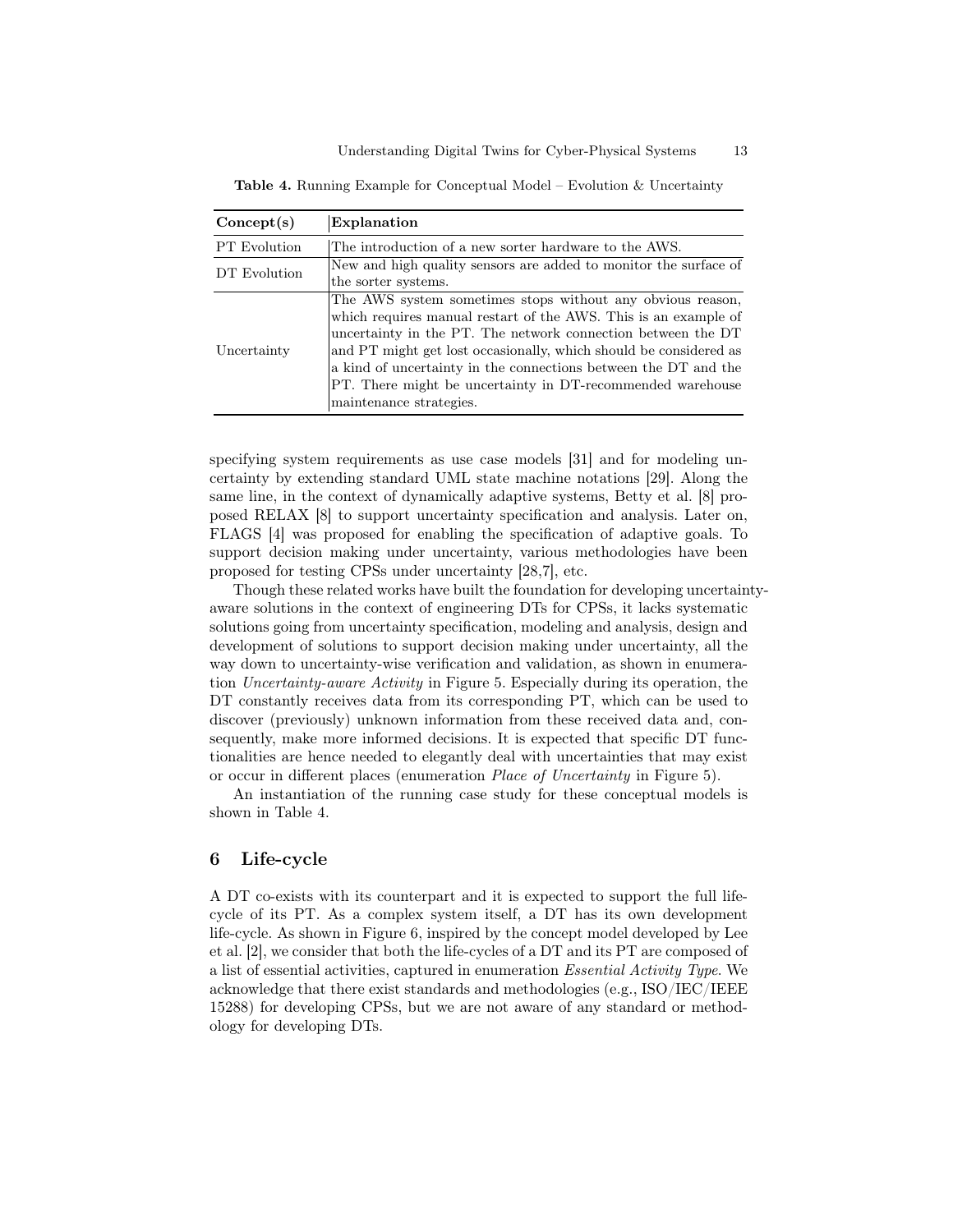

<span id="page-13-1"></span>Fig. 6. DT and PT Life-cycles and Essential Activities

In addition, to support a CPS development and operation through a DT, a fundamental research question is: how to coordinate the life-cycle of the DT with the life-cycle of its counterpart CPS? Below, we list three such DT and CPS dual life-cycle options (with in total five different settings):

Option 1: CPS and DT do not exist. This is the typical case when a very complex and safety-critical CPS (e.g., an entirely new smart hospital) need to be built, and the usage of a DT is chosen to strengthen, for instance, the safety and the performance of the CPS. There are three settings for this option: 1) Building a CPS and its DT together right from scratch; 2) Starting with building a CPS, and, at a later point in time, starting the development of the DT and aligning its development with its CPS); 3) Starting with building a DT for a CPS, and later introducing the development of the CPS itself, with the DT that has been (partially) developed as the basis.

*Option 2: DT exists.* It starts developing a CPS from an existing DT. This is the typical case that can occur in product lines, i.e., a DT  $DT_1$  has been developed in the past for a product  $p_1$ , and the DT  $DT_2$  for another new product  $p_2$  is derived by extending  $DT_1$  (reasoning on the similarities and differences between  $p_1$  and  $p_2$ ).

Option 3: CPS exists. It builds a DT for an operational CPS to better support its operation and maintenance. This case happens when the CPS has been developed in the past, but further requirements on its operation have emerged. If its re-engineering is not feasible, the development of a DT can be a cost-effective solution.

Rigorous methodologies are needed to guide the development of a DT and coordinate with the development life-cycle of the counterpart CPS. Also, the Twining Process (see Figure [1\)](#page-2-1) brings another layer of complexity to the dual development life-cycles of the twins. We also acknowledge that developing the twins is naturally a highly iterative process due to their complex nature.

The running case study illustrating this part of the conceptual model is shown in Table [5.](#page-14-0)

## <span id="page-13-0"></span>7 Related work

Jones et al. [\[16\]](#page-16-2) presented a systematic literature review of 92 digital twin publications and identified a list of concepts such as physical entity, virtual entity,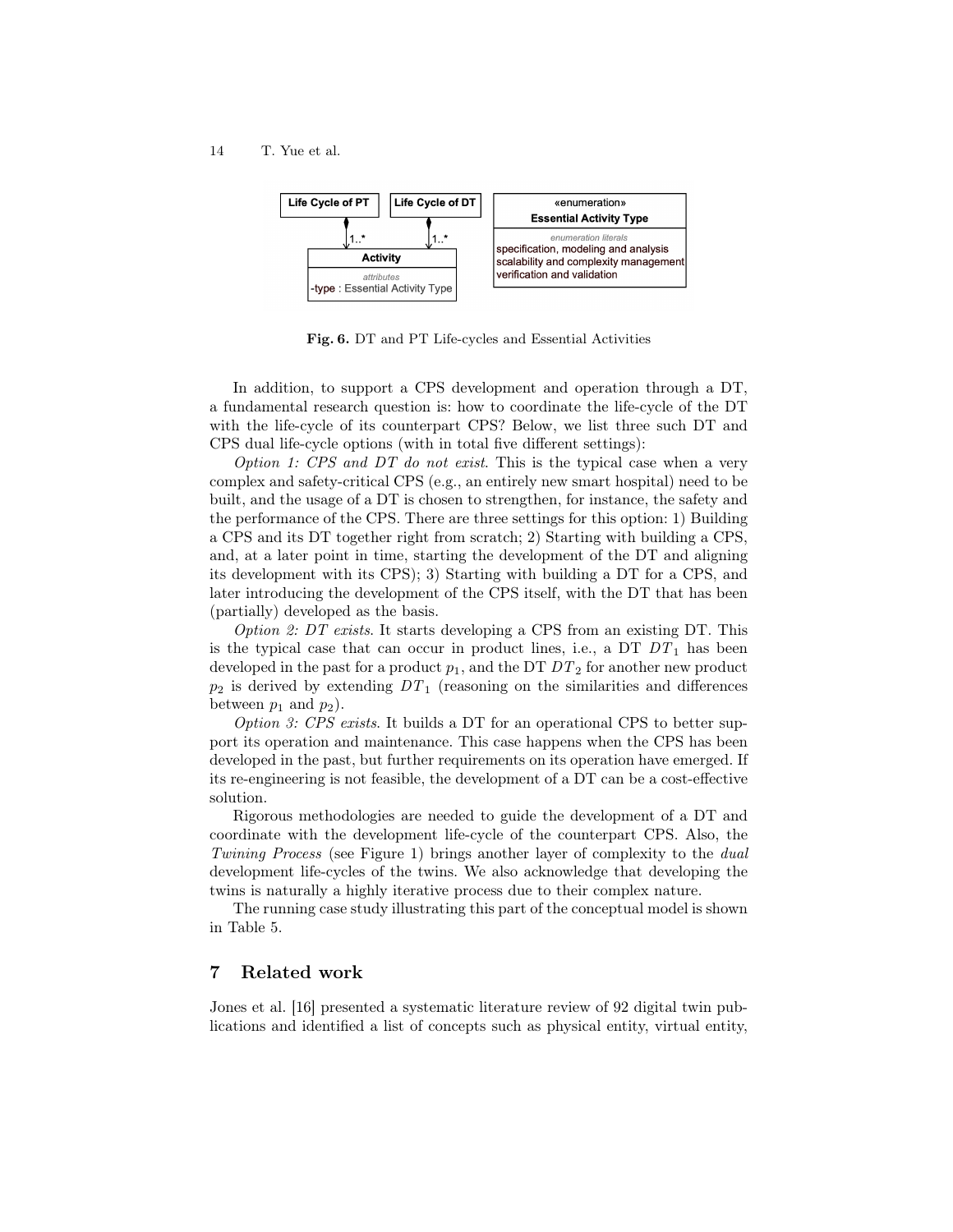| Concept(s)       | Explanation                                                                                                                                                                         |
|------------------|-------------------------------------------------------------------------------------------------------------------------------------------------------------------------------------|
| Life-cycle of PT | The AWS system is in the operational phase.                                                                                                                                         |
| Life-cycle of DT | The DT is in the operational phase.                                                                                                                                                 |
| Activity         | The development of an AWS and its corresponding DT often re-<br>quires to go through some of the phases defined in enumeration<br><i>Essential Activity Type shown in Figure 6.</i> |

<span id="page-14-0"></span>Table 5. Running Example for Conceptual Model – Life-cycle

fidelity, and twining. In our paper, we constructed the conceptual model presented in Figure [1](#page-2-1) based on the review results of this paper. The authors of the paper also presented a list of future directions and research gaps. For example, they discovered that the majority of the works studies have put their focuses on the implementation phase of the DT life-cycle and insufficient attention has been given to the early phases of the DT life-cycle. In addition, the majority of identified use cases of DTs are manufacturing-related, and talk about simulation modeling, optimization, and data management. Similarly, another literature review was presented by Josifovska et al. in [\[17\]](#page-16-14), which defines concepts similar to those of Jones et al. [\[16\]](#page-16-2).

Negri et al. [\[21\]](#page-17-0) conducted a literature review of 26 publications to answer two questions: how DTs are defined in the literature and what is the role of a DT in Industry 4.0. The authors concluded that: (1) the scientific literature is still immature as the studied literature mostly refers to different definitions of DTs; and (2) in the manufacturing industry, it is relevant to define a DT as a virtual counterpart (a digital representation) of a physical device, which is augmented/updated/synchronized with data continuously from the physical object, to support decision making and predictive maintenance.

Tao et al. [\[24\]](#page-17-12) presented their vision of engineering DTs for CPSs of the manufacturing domain, by providing a mapping between the physical and digital worlds, and a hierarchical structure that divides CPSs and DTs into three levels: the unit, system, and system of systems (SoS) levels. In this structure, DTs are connected to their corresponding CPSs at every single level. For instance, a unit-level DT is actually a model of a physical object specifying its geometric shape, identity, operating status, and even its high-fidelity visual simulation. A system-level DT is an integration of the models constructed at the unit level. In addition, the system-level CPS and DT share the same architecture. For instance, an aircraft is composed of various components (e.g., engines, wings), each of which has a DT. An SoS-level DT is simply the integration of the system-level DTs. This structure naturally implies the development life-cycle of going from the unit-level to the SoS-level, which is the same for both CPSs and DTs. The authors also explicitly say that they consider CPSs and DTs as conceptually similar in smart manufacturing, and the key difference is that DTs are more concerned about models and data.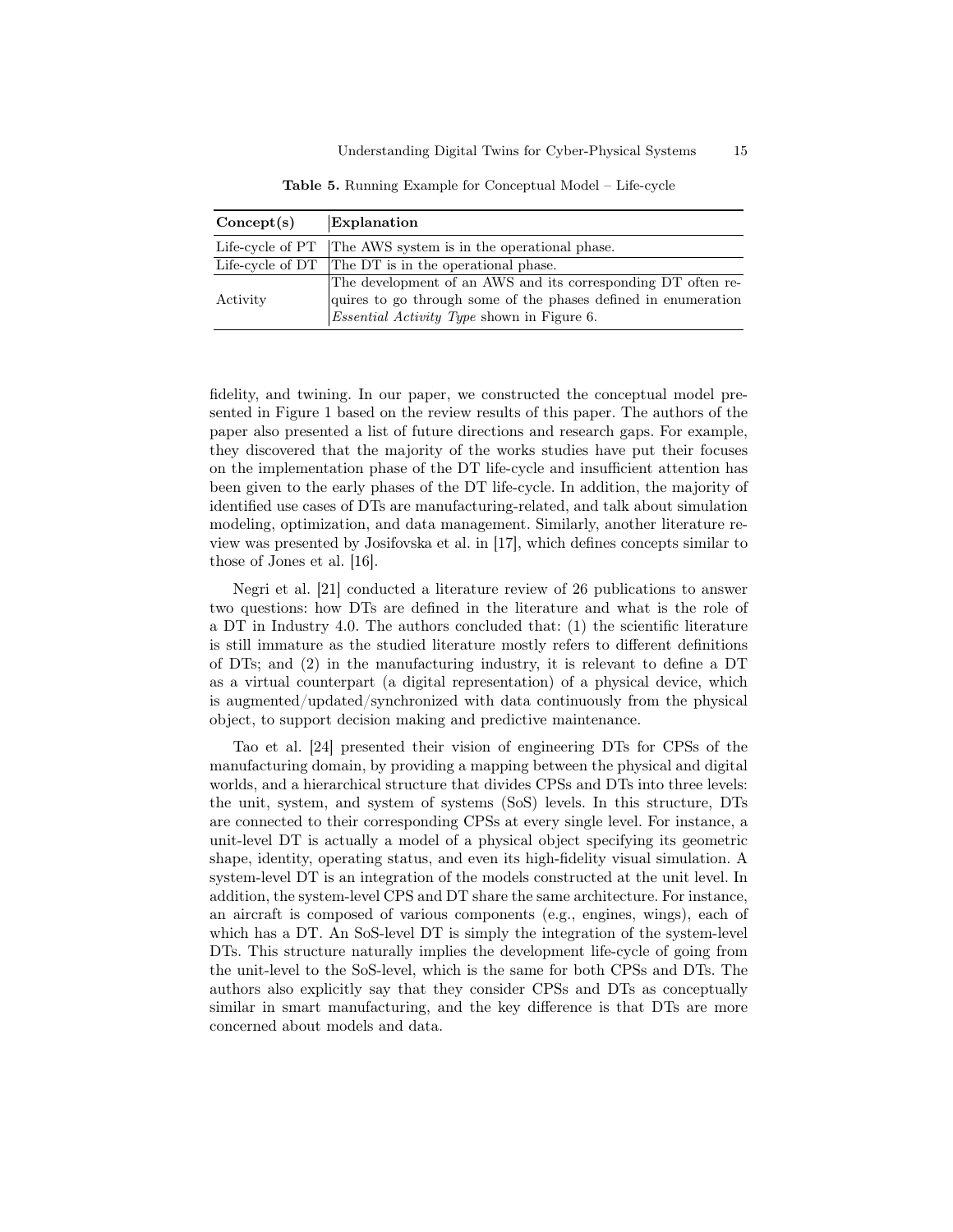Rasheed et al. [\[22\]](#page-17-2) also presented a literature review of methodologies and techniques for constructing DTs with the aim of identifying values of applying DTs (e.g., supporting what-if analysis and informed decision making), their application domains (e.g., health, meteorology, and manufacturing), and current challenges (e.g., large-scale data fusion, data security, and real-time simulations). In addition, the paper also discussed enabling technologies such as physics-based modeling, data-driven modeling, big data and IoT technologies, and human-machine interface.

Xiaodong et al. [\[27\]](#page-17-13) reviewed the use of DTs for Prognostics and Health Management (PHM) in the literature. They identified that, in this context, the main functionalities of a DT are (i) keeping historical data about the PT, (ii) monitoring its health and performing fault diagnosis, (iii) devising an efficient maintenance schedule for the PT, and (iv) allowing testing in a virtual environment to avoid damages to the PT occurring from destructive tests. The concepts are illustrated with a high-speed train electric multiple unit.

Boschert and Rosen [\[5\]](#page-16-7) focused on the simulation aspects of the DT. Apart from common concepts also presented in other papers, the authors underline the importance of selecting the suitable abstraction of the model for the problem to be solved, as having unnecessarily too-detailed models can lead to scalability issues. Moreover, they underline that the simulation facilities of the DT make it suitable to be used along all the life-cycle of the physical twin, not only in operation. In the design phase, for example, the models that are created for building the system are a first foundation of the DT itself.

#### <span id="page-15-0"></span>8 Conclusion

Digital twins (DTs) for Cyber-Physical Systems (CPSs) aim to improve the current practice of developing and operating CPSs. The increased interest in DTs for CPSs have resulted in various definitions of DTs and their associated concepts. Thus, in this paper, we presented a conceptual model of different DTs concepts and their relationships based on the published literature. Moreover, concepts are also explained with a running example. The conceptual model serves as the first step towards providing a unified meaning of various DT concepts in the CPS community. In addition, we acknowledge the needs of developing systematic solutions for dealing various uncertainties in the development and operation of both CPSs and their DTs, and their co-evolution. We also encourage more research activities on designing dual lifecycles of engineering DTs and CPSs.

#### References

- <span id="page-15-2"></span>1. The FMI Standard. <https://fmi-standard.org/>
- <span id="page-15-1"></span>2. Asare, P., Bernard, R., Broman, D., Lee, E.A., Prinsloo, G., Torngren, M., Sunder, S.S.: Cyber-Physical Systems - a Concept Map. [http://cyberphysicalsystems.o](http://cyberphysicalsystems.org/) [rg/](http://cyberphysicalsystems.org/)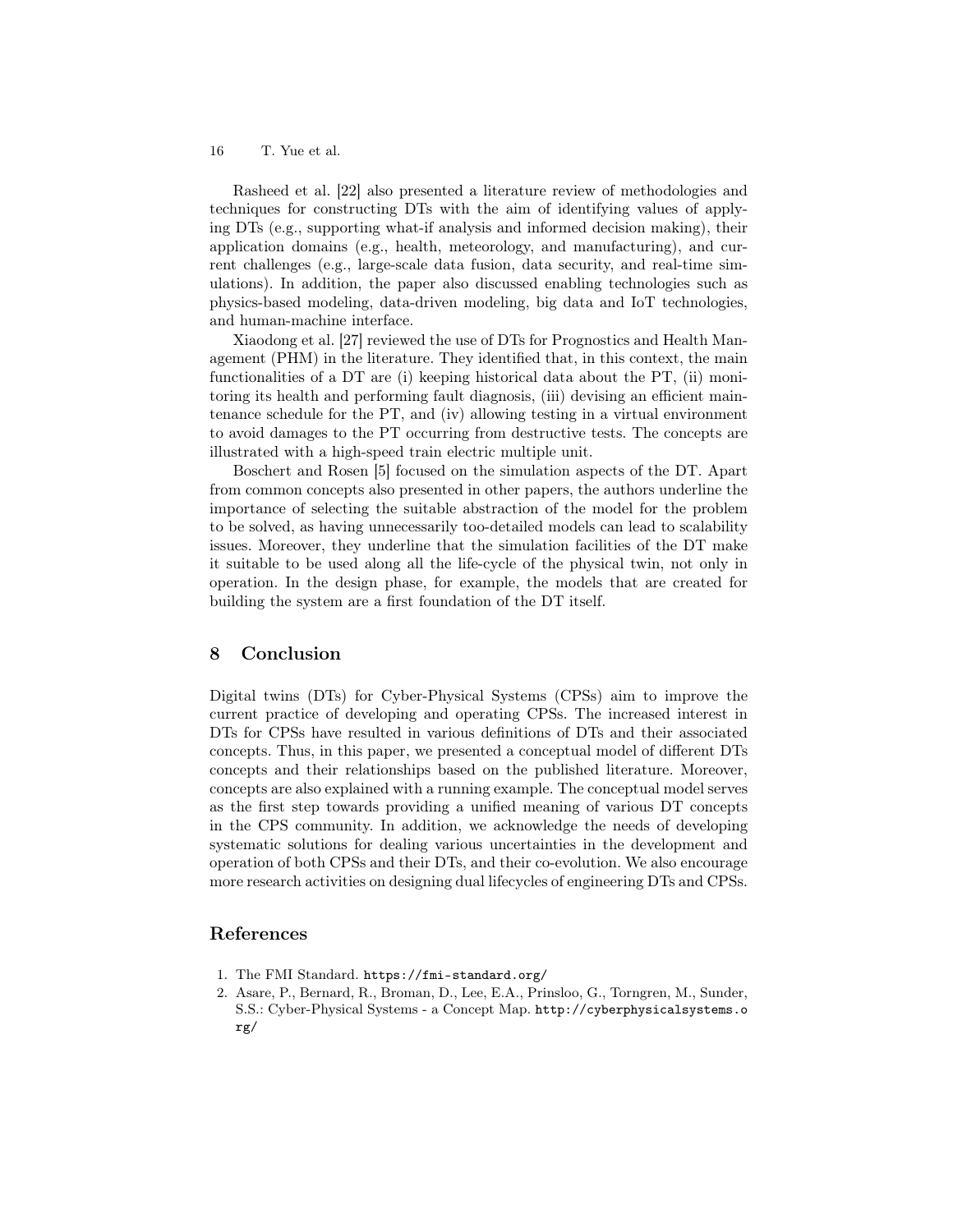- <span id="page-16-10"></span>3. Bandyszak, T., Daun, M., Tenbergen, B., Weyer, T.: Model-based documentation of context uncertainty for cyber-physical systems. In: 2018 IEEE 14th International Conference on Automation Science and Engineering (CASE). pp. 1087–1092. IEEE (2018)
- <span id="page-16-12"></span>4. Baresi, L., Pasquale, L., Spoletini, P.: Fuzzy goals for requirements-driven adaptation. In: 2010 18th IEEE International Requirements Engineering Conference. pp. 125–134. IEEE (2010)
- <span id="page-16-7"></span>5. Boschert, S., Rosen, R.: Digital Twin—The Simulation Aspect, pp. 59–74. Springer International Publishing, Cham (2016). [https://doi.org/10.1007/978-3-319-32156-](https://doi.org/10.1007/978-3-319-32156-1_5) [1\\_5](https://doi.org/10.1007/978-3-319-32156-1_5)
- <span id="page-16-0"></span>6. Cameron, D.B., Waaler, A., Komulainen, T.M.: Oil and gas digital twins after twenty years. how can they be made sustainable, maintainable and useful? In: Proceedings of The 59th Conference on Simulation and Modelling (SIMS 59), 26- 28 September 2018, Oslo Metropolitan University, Norway. pp. 9–16. Linköping University Electronic Press (2018)
- <span id="page-16-13"></span>7. Camilli, M., Bellettini, C., Gargantini, A., Scandurra, P.: Online model-based testing under uncertainty. In: 2018 IEEE 29th International Symposium on Software Reliability Engineering (ISSRE). pp. 36–46. IEEE (2018)
- <span id="page-16-11"></span>8. Cheng, B.H.C., Sawyer, P., Bencomo, N., Whittle, J.: A goal-based modeling approach to develop requirements of an adaptive system with environmental uncertainty. In: Model Driven Engineering Languages and Systems. pp. 468–483. Springer Berlin Heidelberg (2009)
- <span id="page-16-8"></span>9. Croatti, A., Gabellini, M., Montagna, S., Ricci, A.: On the integration of agents and digital twins in healthcare. Journal of Medical Systems 44(9), 1–8 (2020)
- <span id="page-16-4"></span>10. Dembski, F., Wössner, U., Letzgus, M., Ruddat, M., Yamu, C.: Urban digital twins for smart cities and citizens: The case study of herrenberg, germany. Sustainability 12(6), 2307 (Mar 2020). <https://doi.org/10.3390/su12062307>
- <span id="page-16-1"></span>11. Fonseca, Í.A., Gaspar, H.M.: Challenges when creating a cohesive digital twin ship: a data modelling perspective. Ship Technology Research pp. 1–14 (2020)
- <span id="page-16-6"></span>12. Golomb, S.W.: Mathematical models: Uses and limitations. IEEE Transactions on Reliability R-20(3), 130–131 (1971)
- <span id="page-16-9"></span>13. Havard, V., Jeanne, B., Lacomblez, M., Baudry, D.: Digital twin and virtual reality: a co-simulation environment for design and assessment of industrial workstations. Production & Manufacturing Research 7(1), 472–489 (2019)
- <span id="page-16-5"></span>14. Hehenberger, P., Vogel-Heuser, B., Bradley, D., Eynard, B., Tomiyama, T., Achiche, S.: Design, modelling, simulation and integration of cyber physical systems: Methods and applications. Computers in Industry 82, 273–289 (oct 2016). <https://doi.org/10.1016/j.compind.2016.05.006>
- <span id="page-16-3"></span>15. Iglesias, A., Lu, H., Arellano, C., Yue, T., Ali, S., Sagardui, G.: Product line engineering of monitoring functionality in industrial cyber-physical systems: A domain analysis. In: Proceedings of the 21st International Systems and Software Product Line Conference - Volume A. p. 195–204. SPLC '17, Association for Computing Machinery, New York, NY, USA (2017). <https://doi.org/10.1145/3106195.3106223>
- <span id="page-16-2"></span>16. Jones, D., Snider, C., Nassehi, A., Yon, J., Hicks, B.: Characterising the digital twin: A systematic literature review. CIRP Journal of Manufacturing Science and Technology (2020). <https://doi.org/10.1016/j.cirpj.2020.02.002>
- <span id="page-16-14"></span>17. Josifovska, K., Yigitbas, E., Engels, G.: Reference framework for digital twins within cyber-physical systems. In: Proceedings of the 5th International Workshop on Software Engineering for Smart Cyber-Physical Systems. p. 25–31. SEsCPS '19, IEEE Press (2019). <https://doi.org/10.1109/SEsCPS.2019.00012>